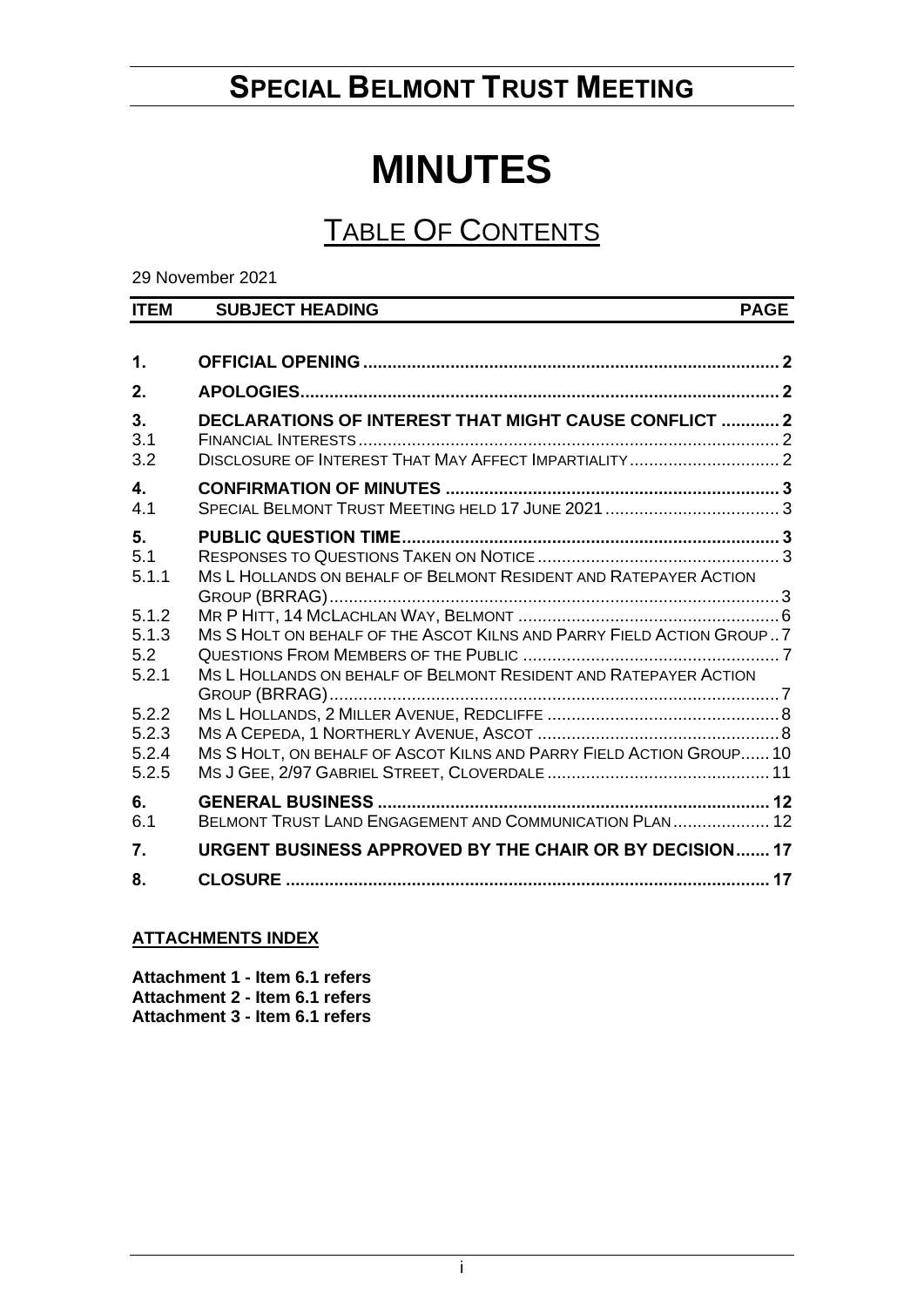**MINUTES OF THE SPECIAL BELMONT TRUST MEETING HELD IN THE COUNCIL CHAMBER, CITY OF BELMONT CIVIC CENTRE, 215 WRIGHT STREET, CLOVERDALE ON MONDAY, 29 NOVEMBER 2021 COMMENCING AT 6.32PM.**

# **MINUTES**

# **PRESENT**

Cr P Marks, Mayor (Presiding Member) example the control of the East Ward Cr R Rossi, JP, Deputy Mayor Next Ward (Cr R Rossi, JP, Deputy Mayor Next Ward Cr B Rvan Next Ward Cr B Rvan Next Ward Cr B Rvan Next Ward (Cr B Rvan Next Ward Structure Cr B Rvan Next Ward Structure Cr B Rvan Next Ward St Cr B Ryan East Ward<br>Cr N Carter Cr N Carter Cr N Carter Cr J Davis South Ward Cr G Sekulla, JP

#### **IN ATTENDANCE**

Mr J Christie Chief Executive Officer Ms M Bell Director Corporate and Governance Ms J Gillan **Director Development and Communities** Ms M Reid Director Infrastructure Services Mrs M Lymon **Manager Governance Manager Governance** Ms K Spalding **Coordinator Marketing and Communications** Ms D Morton Media and Communications Adviser<br>Media and Communications Adviser<br>Senior Governance Officer Mrs J Cherry-Murphy<br>
Mrs H Mark (Senior Governance Officer<br>
Governance Officer Governance Officer

# **GUESTS**

Mr J Levin Managing Director, Aha! Consulting

# **MEMBERS OF THE GALLERY**

There were eight members of the public in the gallery and no press representative.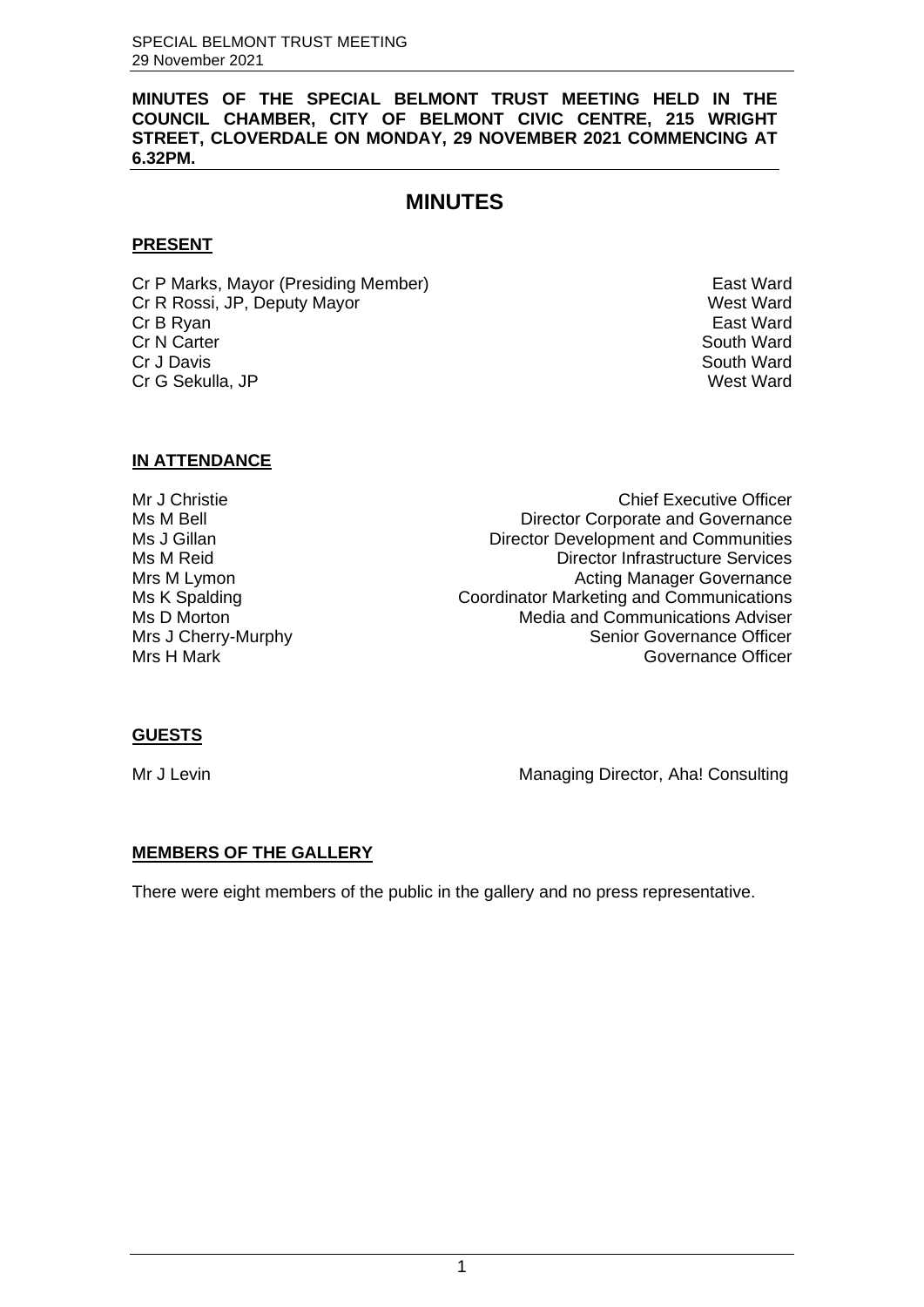# <span id="page-2-0"></span>**1. OFFICIAL OPENING**

The Presiding Member read aloud the Acknowledgement of Country.

*Before I begin I would like to acknowledge the Noongar Whadjuk people as the Traditional Owners of this land and pay my respects to Elders past, present and emerging. I further acknowledge their cultural heritage, beliefs, connection and relationship with this land which continues today.* 

The Presiding Member invited Cr Ryan to read aloud the Affirmation of Civic Duty and Responsibility on behalf of Councillors and Officers. Cr Ryan read aloud the affirmation.

*Affirmation of Civic Duty and Responsibility*

*I make this affirmation in good faith and declare that I will duly, faithfully, honestly, and with integrity fulfil the duties of my role as a Trustee of the Belmont Trust according to the best of my judgement and ability. I will observe the City's Code of Conduct and Standing Orders to ensure efficient, effective and orderly decision making within this forum.*

# <span id="page-2-1"></span>**2. APOLOGIES**

Cr M Bass (Apology) East Ward Cr D Sessions (Apology) and the control of the control of the control of the control of the control of the control of the control of the control of the control of the control of the control of the control of the control of Cr S Wolff (Absent) South Ward South Ward South Ward South Ward South Ward South Ward South Ward South Ward South Ward South Ward South Ward South Ward South Ward South Ward South Magnetic South Ward South Magnetic South M

# <span id="page-2-2"></span>**3. DECLARATIONS OF INTEREST THAT MIGHT CAUSE CONFLICT**

<span id="page-2-3"></span>**3.1 FINANCIAL INTERESTS**

Nil.

# <span id="page-2-4"></span>**3.2 DISCLOSURE OF INTEREST THAT MAY AFFECT IMPARTIALITY**

Nil.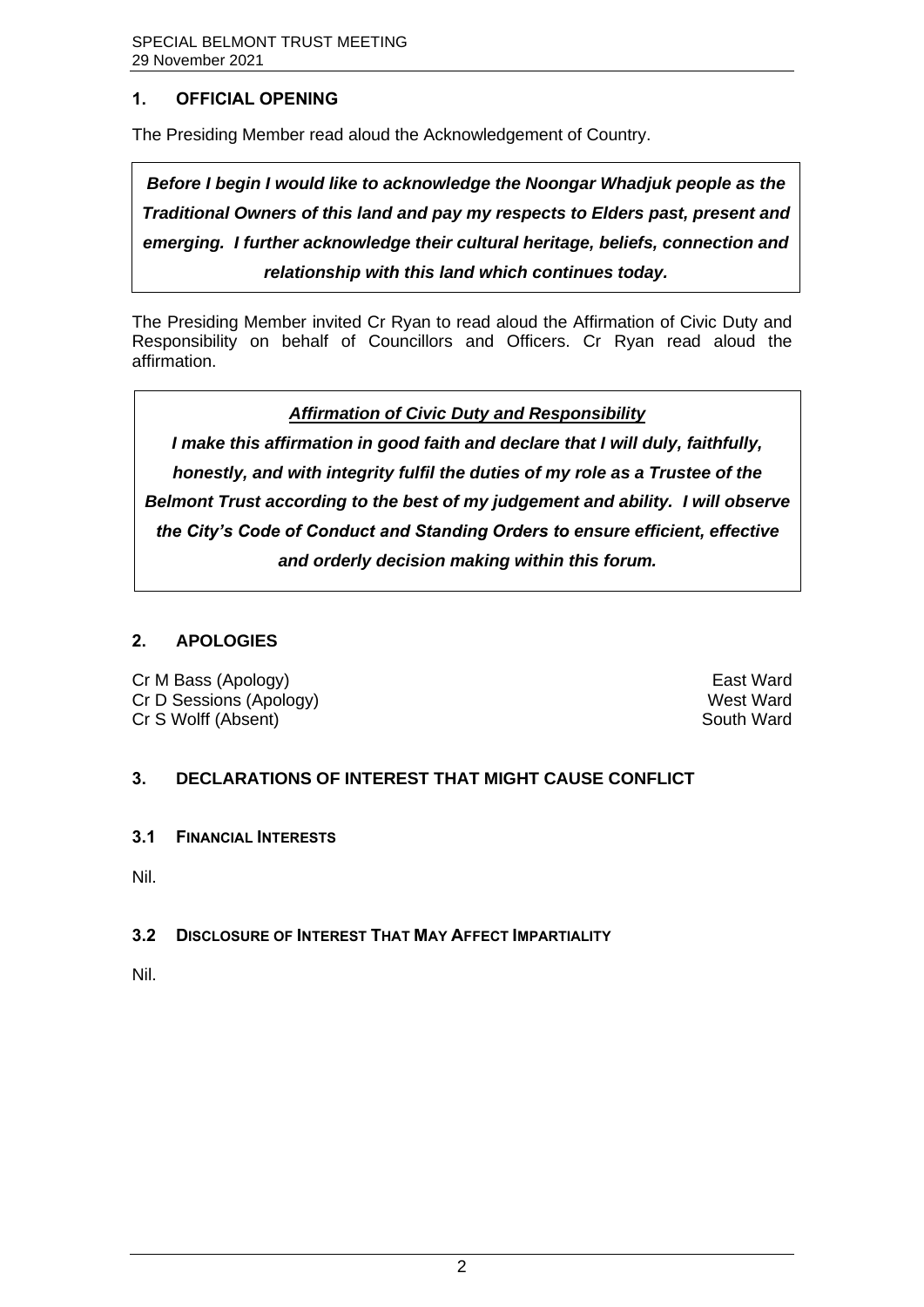# <span id="page-3-0"></span>**4. CONFIRMATION OF MINUTES**

<span id="page-3-1"></span>**4.1 SPECIAL BELMONT TRUST MEETING HELD 17 JUNE 2021 (Circulated under separate cover)**

## **OFFICER RECOMMENDATION**

#### *SEKULLA MOVED, RYAN SECONDED*

*That the Minutes of the Special Belmont Trust Meeting held on 17 June 2021 be confirmed as a true and accurate record.*

# *CARRIED 6 VOTES TO 0*

#### <span id="page-3-2"></span>**5. PUBLIC QUESTION TIME**

#### <span id="page-3-3"></span>**5.1 RESPONSES TO QUESTIONS TAKEN ON NOTICE**

#### <span id="page-3-4"></span>**5.1.1 MS L HOLLANDS ON BEHALF OF BELMONT RESIDENT AND RATEPAYER ACTION GROUP (BRRAG)**

The following questions were taken on notice at the 17 June 2021 Special Belmont Trust Meeting. Ms Hollands was provided with a response on 21 July 2021. The response from the City is recorded accordingly:

1. In the Minutes of the Belmont Trust Meeting held on 2 July 2013, Trustees resolved that the required action is to remain confidential until legal resolution is complete. Is the legal resolution complete yet and, if yes, when can we expect the details?

#### **Response**

**The legal resolution was completed in the Supreme Court in 2014 with all necessary documents executed in 2015.**

**The Belmont Trust resolution of July 2013 details:**

*'GEE MOVED, MARTIN SECONDED, That the Trust* 

- *1. Notes and receives the information contained within this confidential report and endorses the required action.*
- *2. Confirm that the required action as detailed is to remain confidential until legal resolution is complete.*

*CARRIED 8 VOTES TO 0'*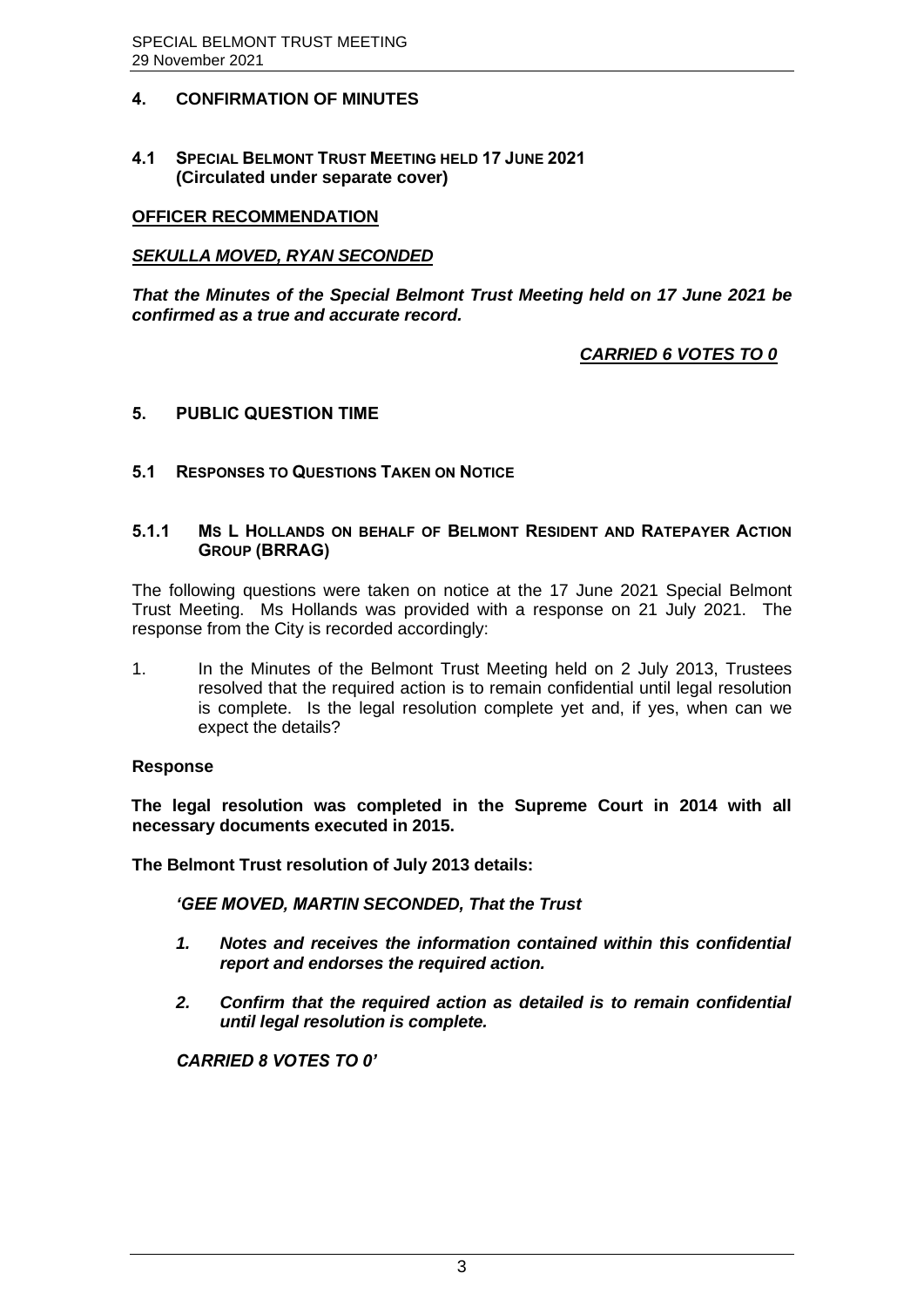*Item 5.1.1 Continued*

**The required action as detailed in the report was:** 

*'That the Trust resolve to accept payment of all Supreme Court costs involved with the process of obtaining a sanction for the compelling moral obligation.'*

*Further, and pertinent to this matter is the Belmont Trust resolution of 22 December 2009 which details:*

*'POWELL MOVED, WHITELEY SECONDED,*

*That the Trust:*

- *1. Note and receive the information contained within the confidential report and endorses the required actions.*
- *2. Confirm that the required actions as detailed are to remain confidential until legal resolution is complete.*

*CARRIED 8 VOTES TO 0'*

**The required action as detailed in the report was:**

- *'1. The amount as contained in the confidential report is to be communicated to Ascot Fields Nominees Pty Ltd as an offer toward the compelling moral obligation, improvements of Trust land and subject to the qualification that the payment will need to be sanctioned by order of a Supreme Court Judge.*
- *2. Correspondence is to be forwarded to Ascot Fields Nominees Pty Ltd as explained within the confidential report.*
- *3. The Chief Executive Officer to engage in discussion with Mallesons Stephen Jaques Lawyers to determine suitability and appointment in regard to acting as the independent lawyers for the Trust if the matter progresses to the Supreme Court.'*
- 2. What was the nature and expenses of on-going legal advice and was there appropriate management of the interest to the Trust Reserve as the Reserve has reduced from \$1.78m in 2012 to \$1.5m in 2020?

#### **Response**

**Belmont Trust Reserve funds are invested on an annual basis with interest earned deposited to this Reserve.** 

**Legal costs associated with the Belmont Trust over the preceding decade have included matters regarding general management issues, interpretation and application of relevant legislation, advice to Councillors on their role in representing the Belmont Trust, a Compelling Moral Obligation matter between the Belmont Trust, City of Belmont, and Ascot Field Nominees, including relevant involvement from - the Advisory Trustee, State Solicitors Office, and Supreme Court. The Advisory Trustee has also provided opinions on matters to ensure that no conflict of interest arises for Councillors in their roles representing the local government and the Belmont Trust.**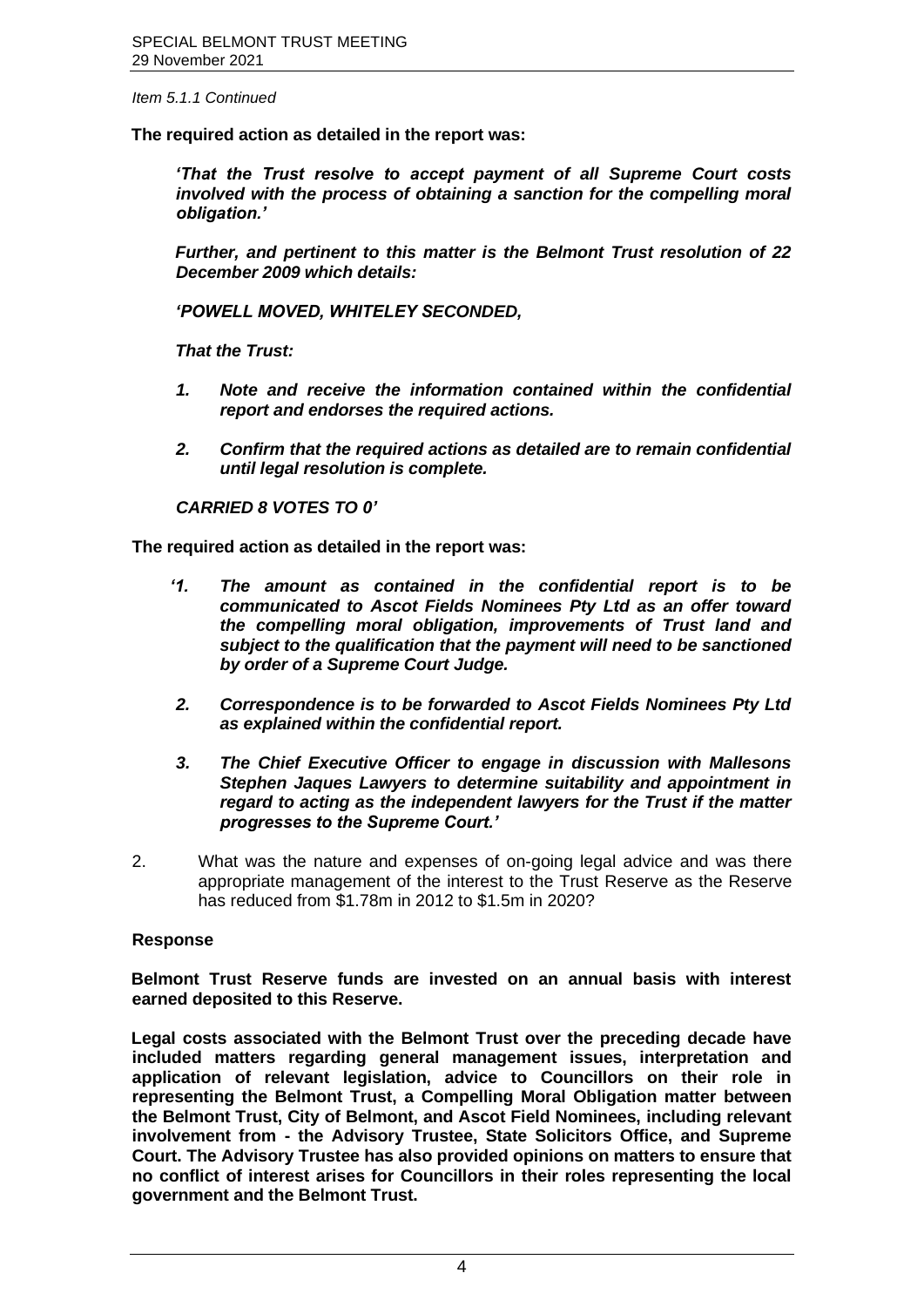#### *Item 5.1.1 Continued*

3. When the Trust Reserve was first established, where did the initial funds come from?

#### **Response**

**The Belmont Trust Reserve was established in 2012 with funds received from the land taking associated with Great Eastern Highway widening.**

4. Was the 2002 copy of Hansard distributed to Councillors and, if so, when?

### **Response**

**The City is unable to ascertain if the 2002 Hansard materials, distributed to Councillors at the Belmont Trust Meeting of 17 June 2021, were previously distributed to Councillors at any time from 18 December 2002. However, this does not mean that the information was not distributed or the subject of consideration by Councillors at some point.**

5. Has the Trust Land been varied in any way since the Trust was formed?

# **Response**

**The only variations that the City of Belmont is aware of are:**

- **1. 352m<sup>2</sup> of land taken by Water Corporation for a Pumping Station, Circa 1986.**
- **2. 1770m<sup>2</sup> of land taken and associated with the widening of Great Eastern Highway, August 2011.**
- **3. 11636m<sup>2</sup> created as waterway access to Ascot Waters Development. Note: This land is still in the ownership of the City of Belmont and subject to the Declaration of Trust.**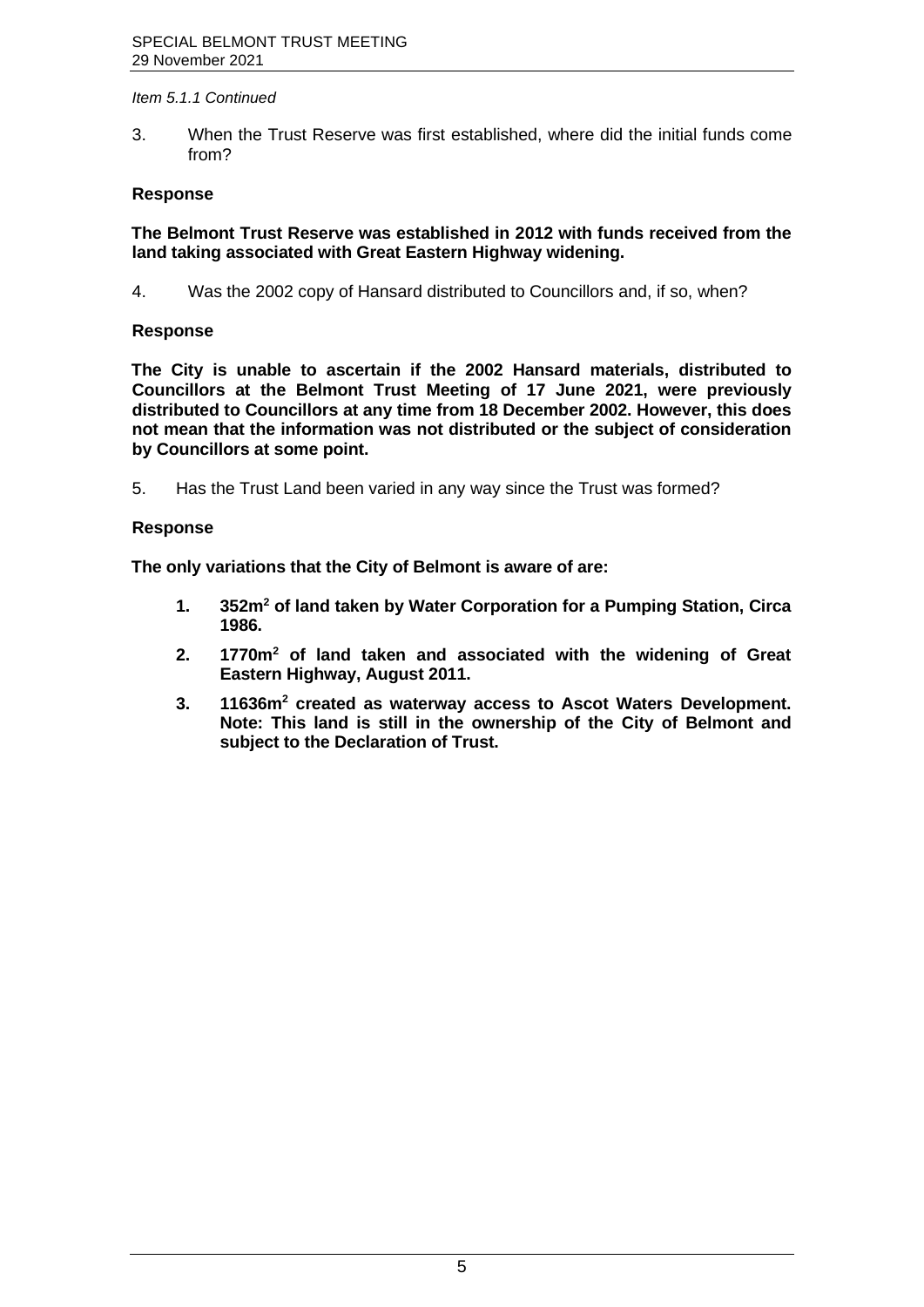# <span id="page-6-0"></span>**5.1.2 MR P HITT, 14 MCLACHLAN WAY, BELMONT**

The following questions were taken on notice at the 17 June 2021 Special Belmont Trust Meeting. Mr Hitt was provided with a response on 21 July 2021. The response from the City is recorded accordingly:

1. Is it legally or morally right to engage an Engagement Officer, AHA! Consulting for the sum of \$72,480 when many of the questions in the Hansard put forward by the Hon Peter Foss (a lawyer that specialises in Trusts) have not been answered to my knowledge up to this present time?

#### **Response**

**The remarks made by the then Attorney General, Hon Peter Foss, dated December 2002 and distributed at your request to the Belmont Trust on 17 June 2021 were in fact statements of opinion and directed to the Legislative Council and not the City of Belmont. There is nothing legally or morally incorrect in the Belmont Trust making a decision to engage a Consultant for the purpose of community consultation. This will assist the Belmont Trust in establishing a strategic direction for the Trust Land. In fact, it is most beneficial in not only soliciting the views of the community but demonstrating a clear separation of responsibilities between that of the Council representing the interests of the local government district and that of its special role as Trustee.**

2. Were the boundary changes to the Trust mentioned in Hansard ever formally gazetted and approved?

#### **Response**

**The boundary changes you have referred to in the Hansard dated December 2002 refer to the creation of the Waterway for access to the Ascot Waters Development. There has been no change to the boundary as it is still in the ownership of the City of Belmont and subject to the Declaration of Trust.**

3. Has the Trust ever received compensation for the loss of land now used as a waterway into the Ascot Marina?

#### **Response**

**The land in question is still in the ownership of the City of Belmont and subject to the Declaration of Trust.**

4. Has the Trust ever received monies from the rent of the land when used for baseball?

#### **Response**

**A similar question was asked at the Ordinary Council Meeting of 16 December 2020 with the response provided to you on 6 January 2021 which stated:**

*"From the records available it does not appear income or expenditure attributed to those activities has been recorded against the Belmont Trust although given the length of time that has since transpired it is difficult to confirm."*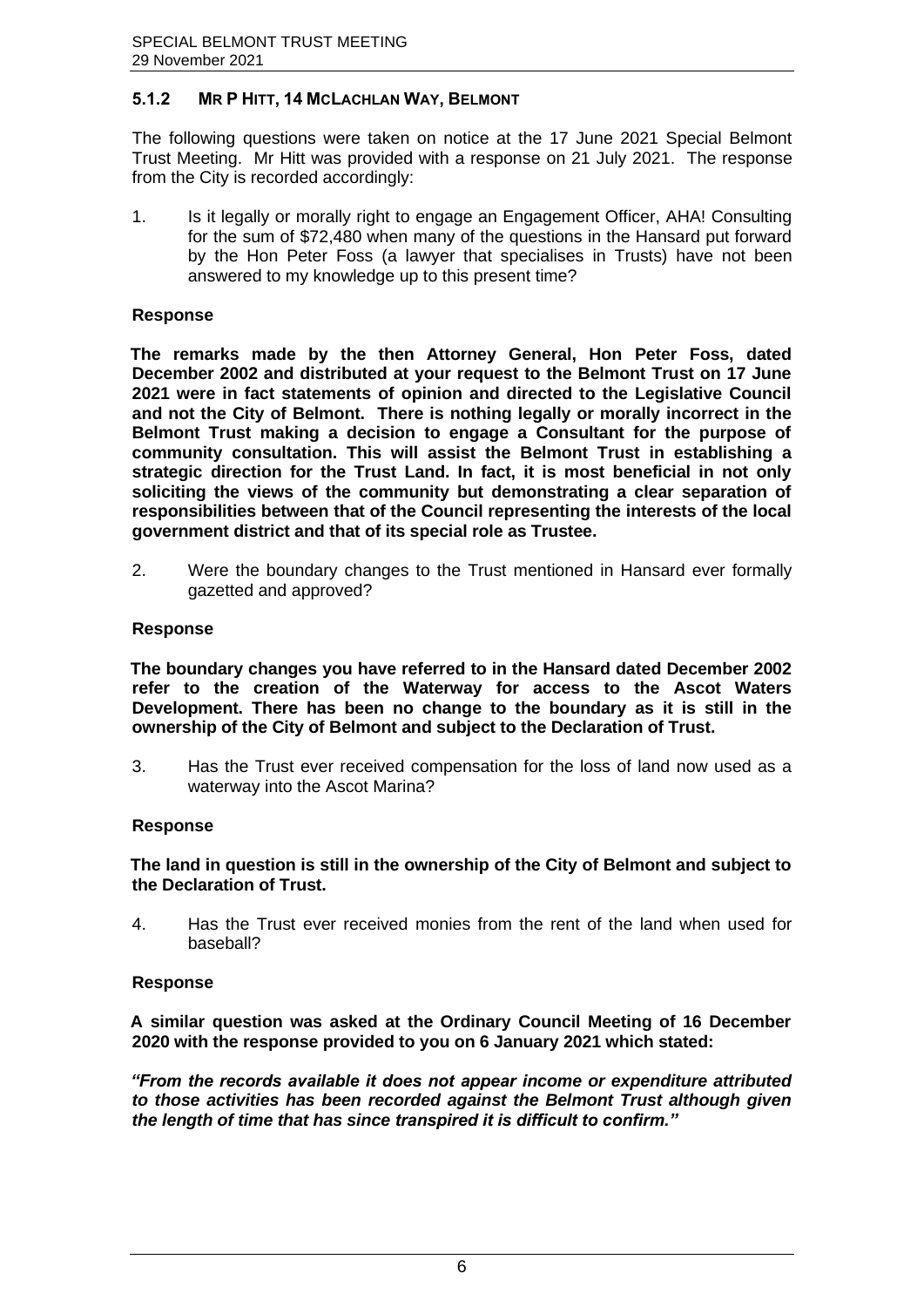#### <span id="page-7-0"></span>**5.1.3 MS S HOLT ON BEHALF OF THE ASCOT KILNS AND PARRY FIELD ACTION GROUP**

The following question was taken on notice at the 17 June 2021 Special Belmont Trust Meeting. Ms Holt was provided with a response on 21 July 2021. The response from the City is recorded accordingly:

1. Can you provide evidence that funds for the Belmont Trust have been expended in accordance with the Declaration of Trust and the Charitable Trust Act 1982 (sic)?

#### **Response**

**Funds that have been expended from the Belmont Trust Reserve have been in relation to the maintenance of the land, generally for mowing and upkeep, as well as any legal costs associated in the management of the Belmont Trust. These costs are in keeping with the Declaration of Trust and the Charitable Trusts Act 1962.**

- <span id="page-7-1"></span>**5.2 QUESTIONS FROM MEMBERS OF THE PUBLIC**
- **6.36pm The Presiding Member drew the public gallery's attention to the rules of Public Question Time as written in the Public Question Time Form. In accordance with rule (l), the Mayor advised that he had registered four members of the public who had given prior notice to ask questions.**

**The Presiding Member invited members of the public who had yet to register their interest to ask a question to do so. One further registration was forthcoming.**

#### <span id="page-7-2"></span>**5.2.1 MS L HOLLANDS ON BEHALF OF BELMONT RESIDENT AND RATEPAYER ACTION GROUP (BRRAG)**

1. What will be the cost of creating a standalone website for Belmont Trust and why couldn't it be included in the City's existing website?

#### **Response**

**The Director Corporate and Governance stated there is no additional cost anticipated in creating a standalone website for the Belmont Trust, other than Officer time. It was felt that a distinction between the City and the Trust was required to separate the two entities.**

2. Will the community engagement consume all of the \$100,000 budget?

#### **Response**

### **The Chief Executive Officer stated he didn't believe so.**

3. How much will the Engagement and Communication Plan cost?

#### **Response**

**The Chief Executive Officer stated the original quotation was for \$72,000 plus the additional \$21,820 as set out in the report, which comes to a total of \$94,300 of the \$100,000 budget.**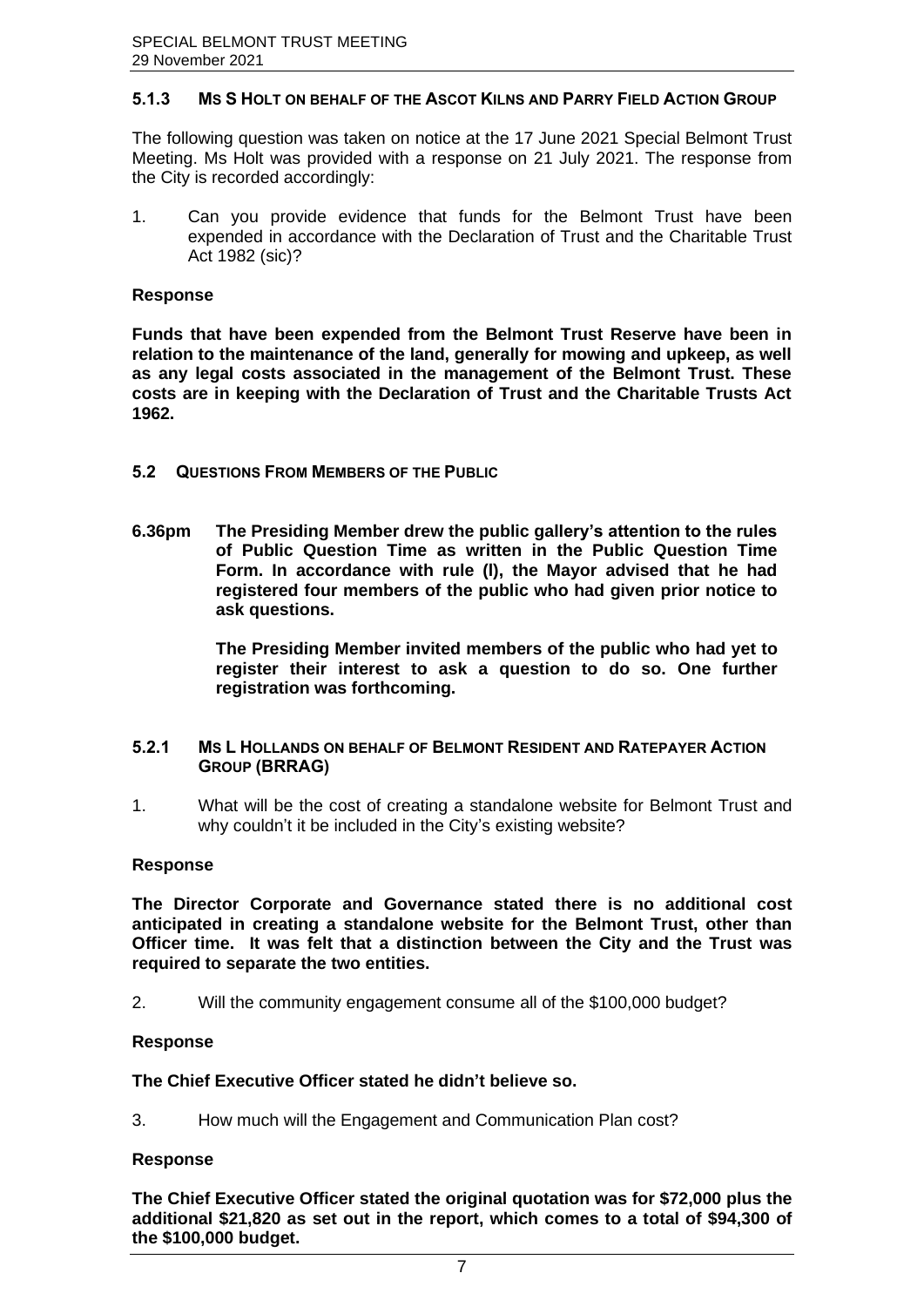#### *Item 5.2.1 Continued*

4. Why is there not a breakdown in the additional costings for the collation and preparation of the responses from the consultation?

#### **Response**

**The Chief Executive Officer stated the question would be taken on notice.**

#### <span id="page-8-0"></span>**5.2.2 MS L HOLLANDS, 2 MILLER AVENUE, REDCLIFFE**

1. Why is the Belmont Trust not registered as a charitable trust on the register?

#### **Response**

#### **The Chief Executive Officer stated the question would be taken on notice.**

2. Why were responses to questions taken on notice at the Belmont Trust Meeting of 17 June 2021 not provided and not included in the Agenda for this meeting?

#### **Response**

**The Acting Manager Governance stated questions that were taken on notice at the previous meeting were responded to by letter and an Amended Agenda was published earlier today, which included these responses.** 

#### <span id="page-8-1"></span>**5.2.3 MS A CEPEDA, 1 NORTHERLY AVENUE, ASCOT**

1. The Engagement and Communication Plan mentions the possibility of increasing rates or selling part of the land to fund the facility and for its ongoing maintenance. What other recreational areas are there in Belmont, how are they funded and what is the process?

#### **Response**

**The Chief Executive Officer stated there are a number of ways in which the City funds recreational areas such as Municipal Funds generated through rate revenue and Reserve Funds, State and Federal funding, or option to borrow from the Western Australian Treasury Corporation (WATC).** 

2. Why then are these other options not listed in the document, only the increase in rates and sale of land?

#### **Response**

**The Chief Executive Officer stated it was too premature to say whether there will be any sort of rate increase or selling of land. This is the start of an engagement process to seek input from the community.** 

3. Is there already funding for this facility in the budget?

#### **Response**

**The Chief Executive Officer stated the consultation will identify what the community want. Any budget implications will be determined after the community consultation process.**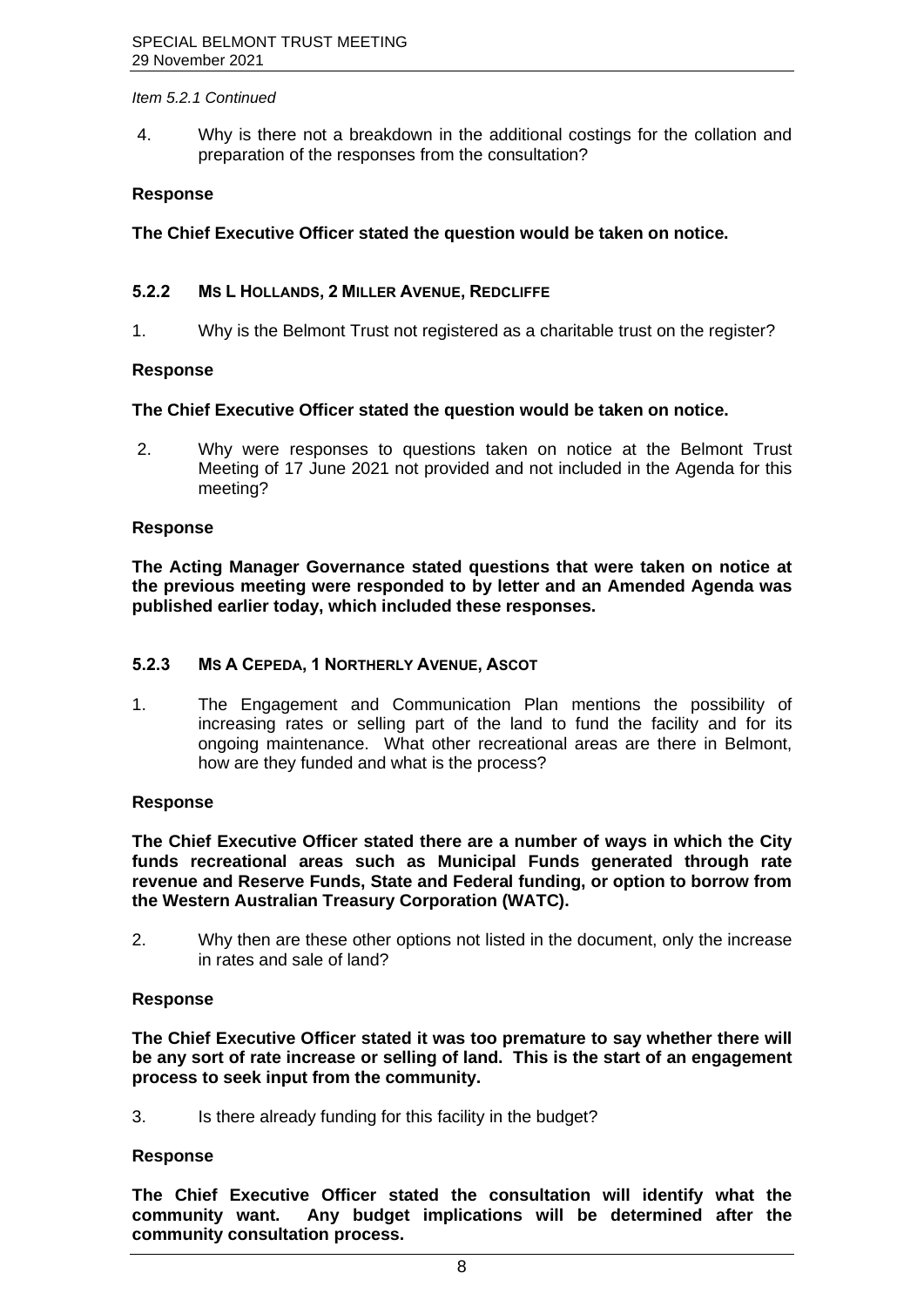#### *Item 5.2.3 Continued*

4. Will the development be carried out in stages over two or more years, or as a one-off?

#### **Response**

**The Chief Executive Officer stated it would depend on the scale of needs for the area, which may be staged over a period of years.** 

5. Who ensures there are no conflicts as Trustees or Councillors and what impact will this have on this proposal?

#### **Response**

**The Chief Executive Officer stated all Councillors are aware of their role as Trustees of the land.** 

6. Is there an independent body involved in this process?

#### **Response**

**The Chief Executive Officer stated the City has involved the Attorney General, the Independent Trustee and State Solicitors Office to oversee the process.** 

7. Would you consider asking for expressions of interest from the community to be part of the panel to ensure there is diverse representation?

## **Response**

**The Chief Executive Officer stated the City will engage with key stakeholders from a wide range of residents and community groups. The panel will be independent and will look to engage with all groups in the area.**

**Mr Levin stated the panel will be independently selected to be representative of cultural diversity, suburb and age. Expressions of interest for some parts will be required. There will be dedicated consultation with those living in the adjacent areas, as they are directly affected.** 

8. Why are you saying that expressions of interest will be for only some parts?

#### **Response**

**Mr Levin stated from experience, if you host a workshop, you do not get a diversity of the voices in the community. A random sample will have diversity of the community. Representation should not just be those within the immediate area, but within the whole City.** 

9. Why is there a payment of \$350 being offered to members of the panel?

#### **Response**

**The Chief Executive Officer stated the payment will be offered as a way of recognising the contribution from panel members.**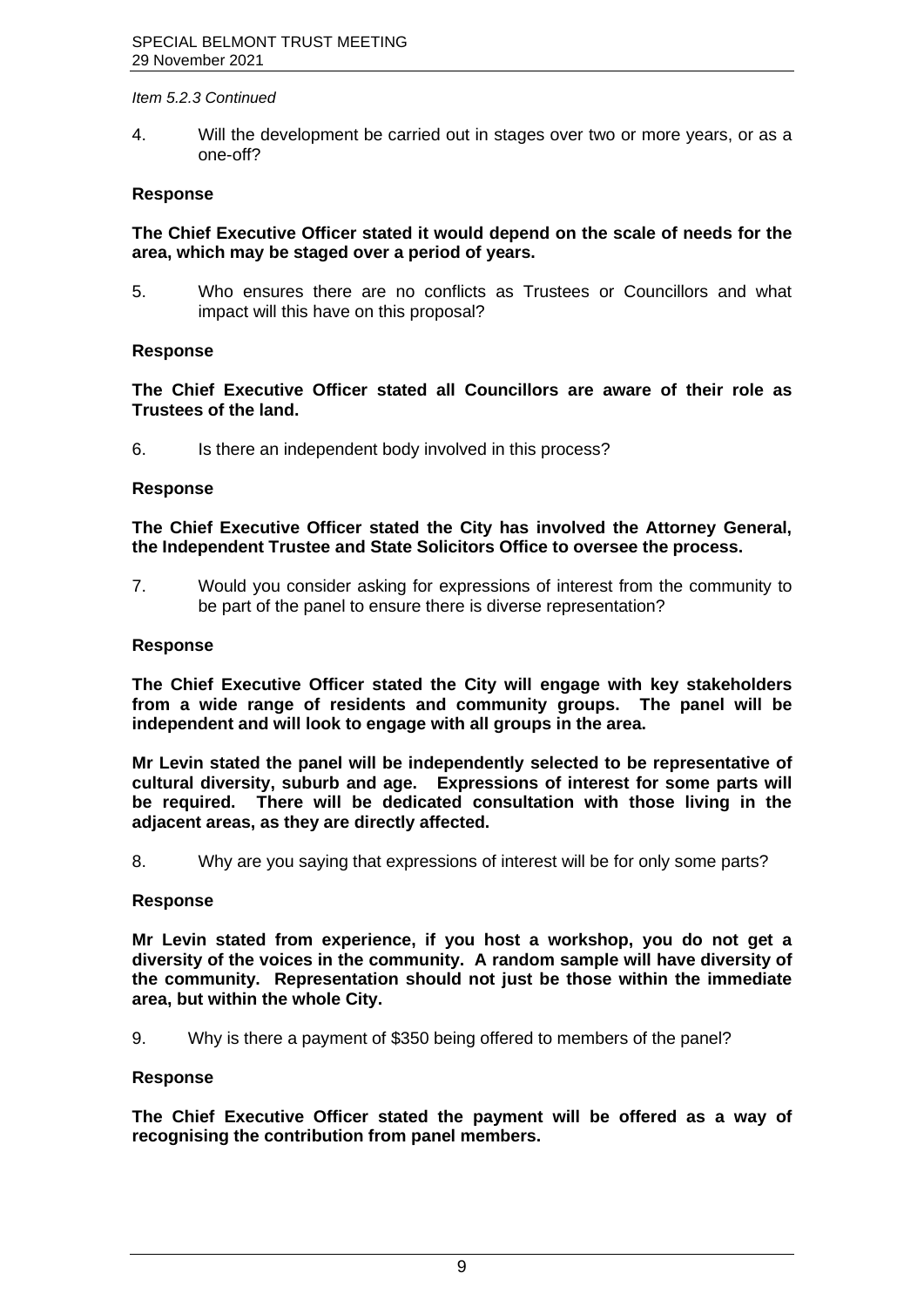#### *Item 5.2.3 Continued*

10. Was there not another way to show the appreciation for panel members contribution, such as a reduction in their rates?

## **Response**

**The Chief Executive Officer stated no, that has not been considered.**

## <span id="page-10-0"></span>**5.2.4 MS S HOLT, ON BEHALF OF ASCOT KILNS AND PARRY FIELD ACTION GROUP**

1. Does the City intend to apply to the Supreme Court to amend the Trust Land?

#### **Response**

#### **The Chief Executive Officer stated the question would be taken on notice.**

2. Are Councillors being educated on their obligations with regard to the Trust and do they have a clear understanding of these?

#### **Response**

**The Presiding Member stated all Councillors do have an understanding of their obligations as Trustees.** 

**The Chief Executive Officer further stated the newly elected Councillors have been undertaking induction sessions as part of their role as both Councillors and Trustees. One session was dedicated to the Trust with a legal representative clearly outlining their role and responsibilities.** 

3. What is the timeframe for the Community Engagement Plan?

#### **Response**

**Mr Levin stated there will be a pause for the Christmas period, with the process commencing in February and running for approximately four months.**

4. How will the feedback from these workshops be brought back to Council and then communicated to the community?

#### **Response**

**The Chief Executive Officer stated it is anticipated a report will be presented to the Trustees by June or July 2022.** 

**Mr Levin further stated the outcomes from the consultation will be put together by the panel into a consultation report which will come back to the Trustees and made available to the community.**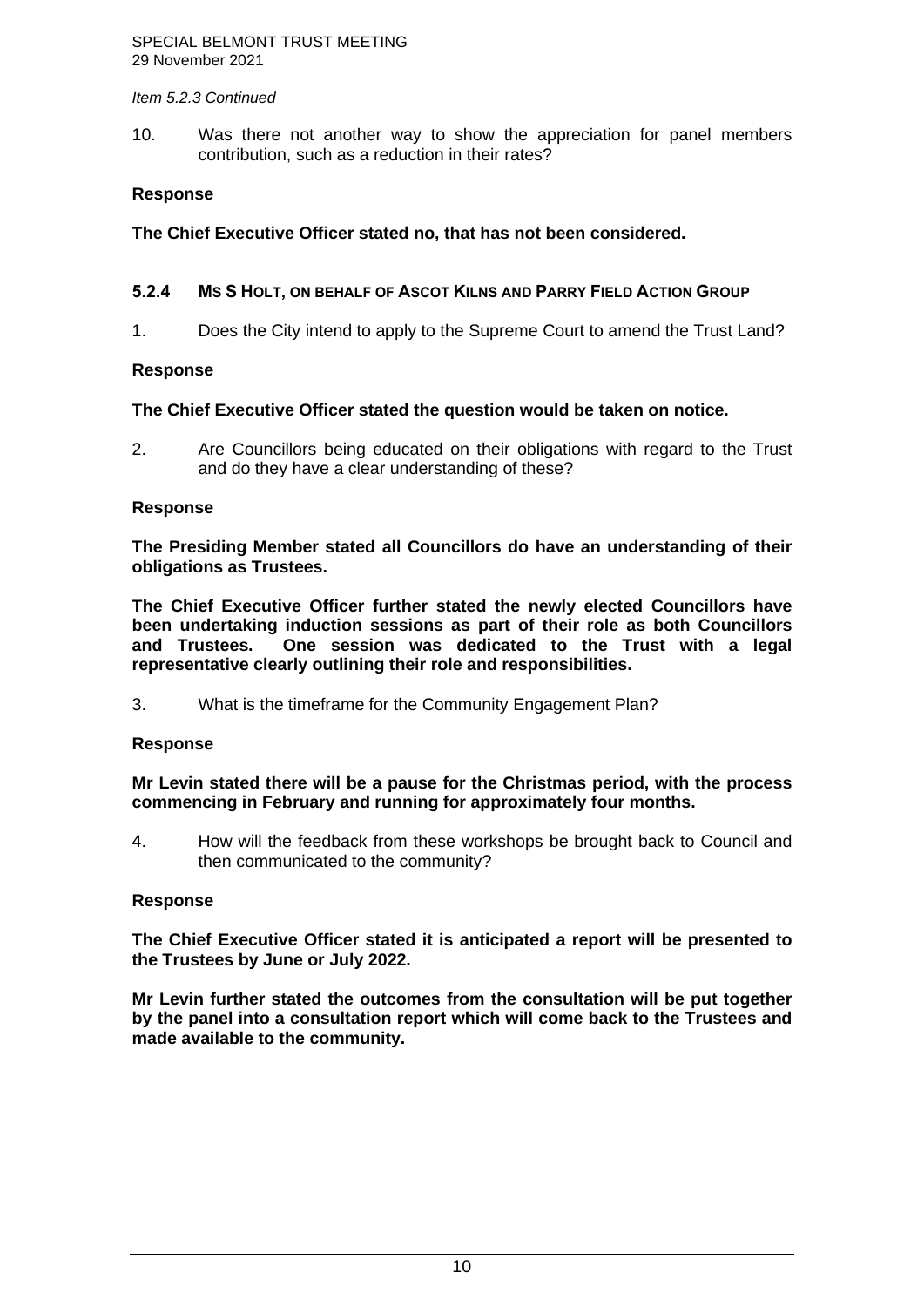# <span id="page-11-0"></span>**5.2.5 MS J GEE, 2/97 GABRIEL STREET, CLOVERDALE**

1. It's been 10 years since our last big workshop on this land and here we are now doing a community consultation. Where will we be in another 10 years?

#### **Response**

**The Chief Executive Officer stated it is hoped that 10 years from now the whole community will be able to enjoy the site which is a potential jewel within the City of Belmont.**

2. We are now looking at a process that is going to take seven months. What is the long-term plan?

#### **Response**

**The Chief Executive Officer stated that the Consultation Report should be agreed at the end of June/July 2022, as it is then subject to any consultation required with the Attorney General and State Solicitor's Office. It is not possible to determine how long the whole process will take.**

3. How will the money be managed to ensure there are adequate funds?

#### **Response**

**The Chief Executive Officer stated there are funds in the Belmont Trust Reserve. The outcome of the consultation will determine if these funds are sufficient. Consideration to any ongoing costs will also be required by the Trustees and other options for funding may have to be identified if Belmont Trust Reserve funds are not sufficient.**

4. Are the funds that are within the Trust Reserve making any interest?

#### **Response**

**The Chief Executive Officer stated that bank interest rates will be applied. The Trustees have not made any decision to invest the funds.**

**7.06pm As there were no further questions, the Presiding Member declared Public Question Time closed.**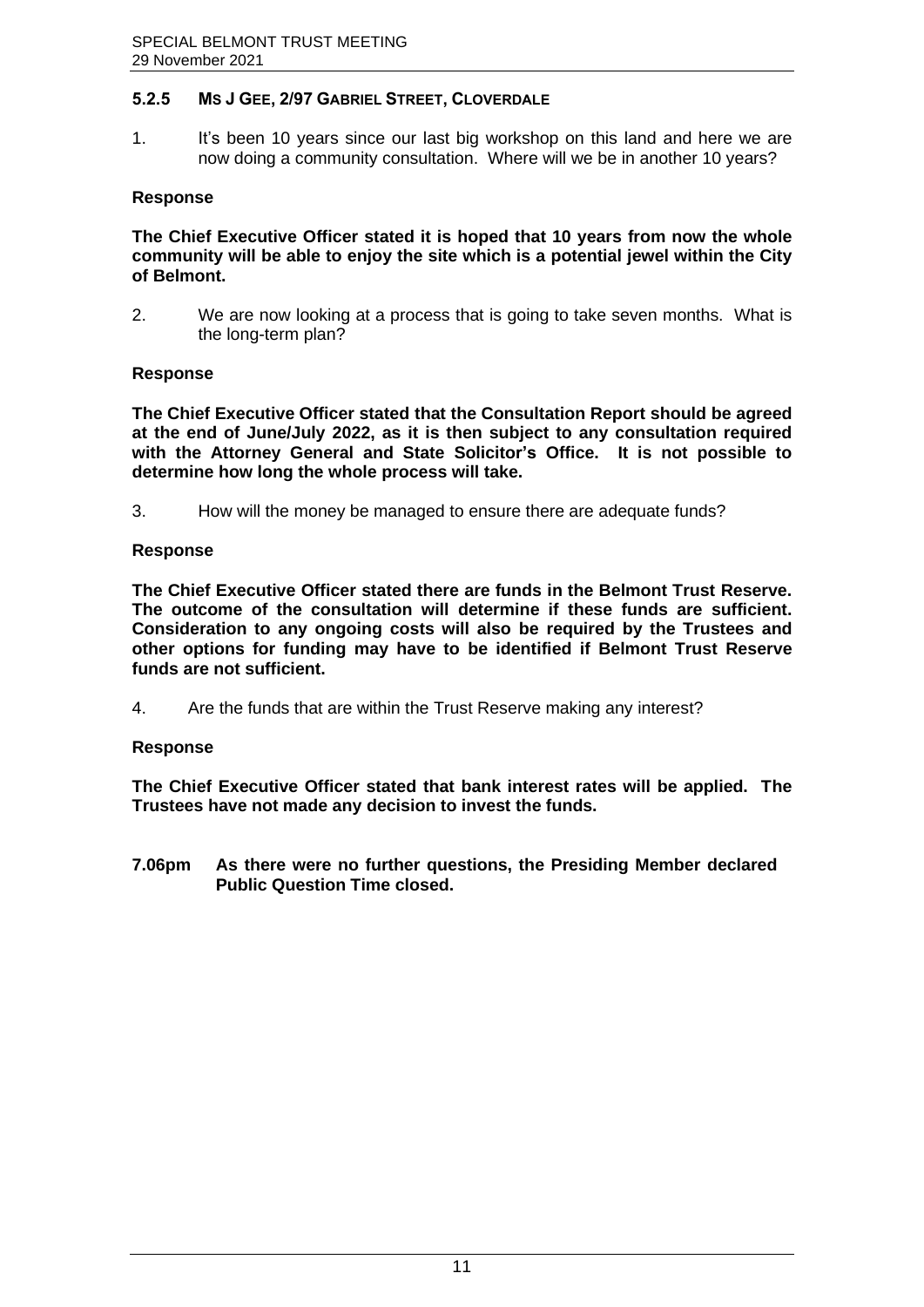# <span id="page-12-0"></span>**6. GENERAL BUSINESS**

## <span id="page-12-1"></span>**6.1 BELMONT TRUST LAND ENGAGEMENT AND COMMUNICATION PLAN**

# **ATTACHMENT DETAILS**

| <b>Attachment No</b>           | <b>Details</b>                                 |
|--------------------------------|------------------------------------------------|
| Attachment 1 – Item 6.1 refers | <b>Belmont Trust Land - Engagement and</b>     |
|                                | <b>Communication Plan</b>                      |
| Attachment 2 – Item 6.1 refers | <b>Belmont Trust Land - Costing Additional</b> |
|                                | <b>Engagement Elements</b>                     |
| Attachment 3 – Item 6.1 refers | <b>Belmont Trust Land - Website and</b>        |
|                                | <b>Visual Identity</b>                         |

| <b>Voting Requirement</b><br>Subject Index | Simple Majority<br>132/002 - Belmont Trust Administrative |
|--------------------------------------------|-----------------------------------------------------------|
| Location/Property Index                    | Lot 5 Stoneham Street, Lot 642 Great Eastern<br>Highway   |
| <b>Application Index</b>                   | N/A                                                       |
| Disclosure of any Interest                 | Nil                                                       |
| Previous Items                             | N/A                                                       |
| Applicant                                  | N/A                                                       |
| Owner                                      | City of Belmont                                           |
| <b>Responsible Division</b>                | <b>Corporate and Governance</b>                           |
|                                            |                                                           |

# **ROLE**

| <b>Advocacy</b>  | When Council advocates on its own behalf or on behalf of<br>its community to another level of government/body/agency.                                                                                                                                                                                                                                                                                                                                                                       |
|------------------|---------------------------------------------------------------------------------------------------------------------------------------------------------------------------------------------------------------------------------------------------------------------------------------------------------------------------------------------------------------------------------------------------------------------------------------------------------------------------------------------|
| <b>Executive</b> | The substantial direction setting and oversight role of the<br>Council eg adopting plans and reports, accepting tenders,<br>directing operations, setting and amending budgets.                                                                                                                                                                                                                                                                                                             |
| Legislative      | Includes adopting local laws, local planning schemes and<br>policies.                                                                                                                                                                                                                                                                                                                                                                                                                       |
| <b>Review</b>    | When Council reviews decisions made by Officers.                                                                                                                                                                                                                                                                                                                                                                                                                                            |
| Quasi-Judicial   | When Council determines an application/matter that directly<br>affect a person's right and interests. The judicial character<br>arises from the obligation to abide by the principles of<br>natural justice. Examples of quasi-judicial authority include<br>local planning applications, building licences, applications<br>for other permits/licences (eg under Health Act, Dog Act or<br>Local Laws) and other decisions that may be appealable to<br>the State Administrative Tribunal. |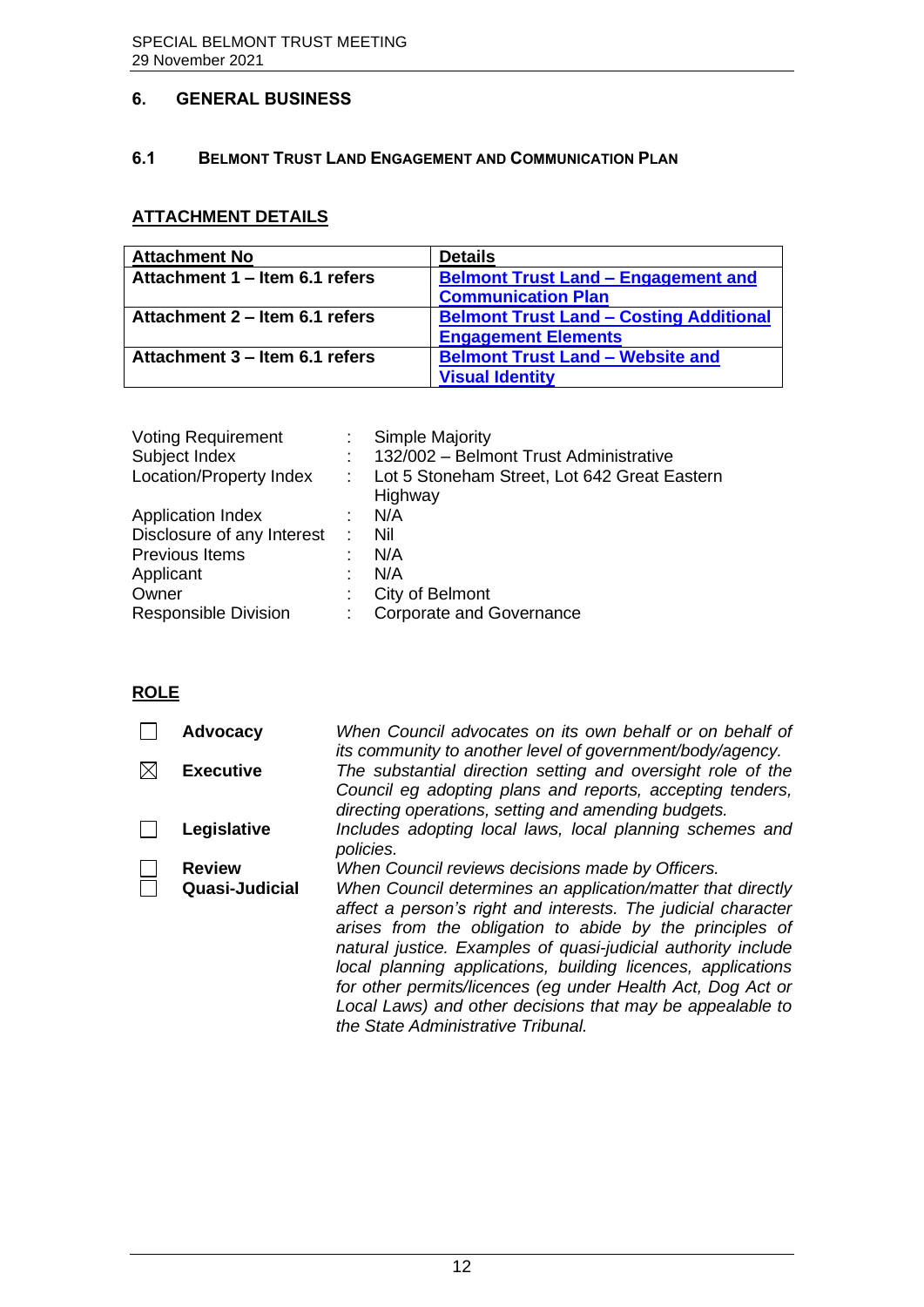# **PURPOSE OF REPORT**

To seek approval of:

- The Scope and Engagement Goals of the Belmont Trust Land Community Engagement and Communication Plan [\(Attachment 1\)](https://www.belmont.wa.gov.au/docs/ecm/Belmont%20Trust%2029%20November%202021%20Attachment%201);
- \$21,800 expenditure for additional engagement elements [\(Attachment 2\)](https://www.belmont.wa.gov.au/docs/ecm/Belmont%20Trust%2029%20November%202021%20Attachment%202); and
- The Belmont Trust website and visual identity [\(Attachment 3\)](https://www.belmont.wa.gov.au/docs/ecm/Belmont%20Trust%2029%20November%202021%20Attachment%203).

# **SUMMARY AND KEY ISSUES**

It is recommended that the Belmont Trust approve the Scope and Engagement Goals of the Belmont Trust Land Community Engagement Plan [\(Attachment 1\)](https://www.belmont.wa.gov.au/docs/ecm/Belmont%20Trust%2029%20November%202021%20Attachment%201), funds for additional engagement elements and for the Belmont Trust website and visual identity to allow for the consultation for the future use of the Belmont Trust Land to commence. A summary of the items is as follows:

- The Belmont Trust Land Community Engagement and Communication Plan [\(Attachment 1\)](https://www.belmont.wa.gov.au/docs/ecm/Belmont%20Trust%2029%20November%202021%20Attachment%201) outlines the community engagement project to assist the Trustees to understand the community aspirations for the 'recreational use' of the Belmont Trust Land;
- Additional engagement elements have been requested for inclusion in the project following the workshop with the Trustees to ensure the broad engagement is appropriate. \$21,800 additional expenditure has been quoted for the additional engagement elements [\(Attachment 2\)](https://www.belmont.wa.gov.au/docs/ecm/Belmont%20Trust%2029%20November%202021%20Attachment%202); and
- The Belmont Trust website has been developed to provide a platform to display all publicly available information pertaining to the Belmont Trust Land throughout the consultation period, and visual identity of a tri colour hexagon [\(Attachment 3\)](https://www.belmont.wa.gov.au/docs/ecm/Belmont%20Trust%2029%20November%202021%20Attachment%203) is proposed to be used for the community consultation process and future correspondence related to the Belmont Trust Trustees.

# **LOCATION**

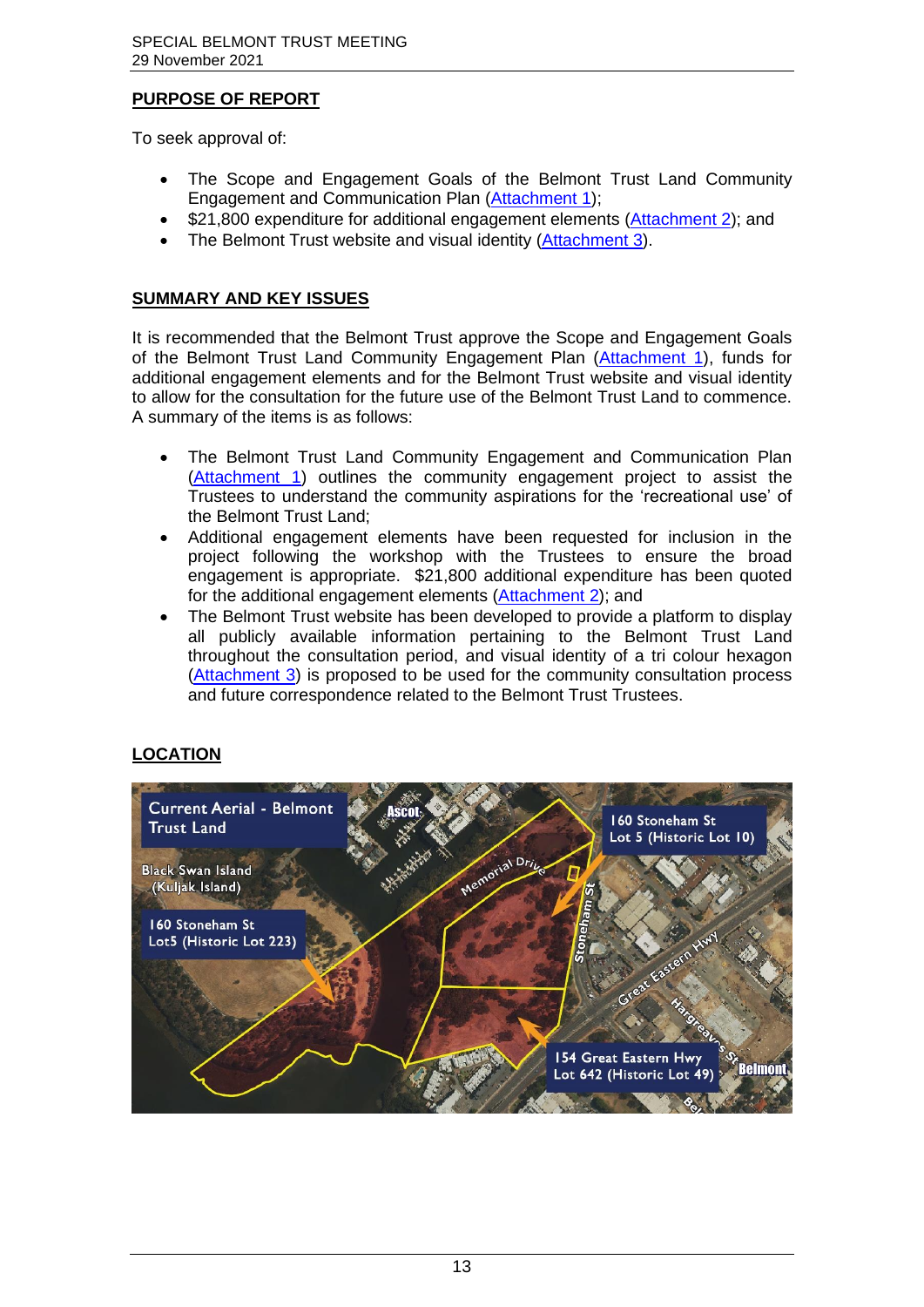The Belmont Trust Land is a parcel of land adjacent to the Swan River of approximately 14ha. It is bounded to the north by the 'Ascot Waters' land development, to the south by residential development, to the east by Great Eastern Highway and Stoneham Street, and the west by the Swan River. The parcel of land includes a section of the southern end of Black Swan Island, a nature reserve joined to the mainland by a road bridge.

#### **CONSULTATION**

The City of Belmont has involved the Attorney General, the Independent Advisory Trustee, and the State Solicitors Office in the process to ensure that there is no perception of any conflict of interest between the City's role as a local government and that of the Belmont Trust.

There has been no other consultation undertaken in respect to this matter.

#### **STRATEGIC COMMUNITY PLAN IMPLICATIONS**

In accordance with the 2020 – 2040 Strategic Community Plan:

#### **Goal 5: Responsible Belmont**.

#### **Strategy:**

- 5.1 Support collaboration and partnerships to deliver key outcomes for our City.
- 5.2 Manage the City's assets and financial resources in a responsible manner and provide the best possible services for the community.
- 5.5 Engage and consult the community in decision-making.
- 5.6 Deliver effective, fair and transparent leadership and decision-making, reflective of community needs and aspirations.

#### **POLICY IMPLICATIONS**

There are no policy implications associated with this report.

#### **STATUTORY ENVIRONMENT**

Under WA law, a trust for recreation is regarded as a charitable trust and therefore subject to the strict statutory controls of the *Charitable Trusts Act 1962*.

#### **BACKGROUND**

The City of Belmont Councillors are the Trustees of the Belmont Trust and that land ("the Trust Land") is to be used for recreational purposes in accordance with the Declaration of Trust, established under the *Charitable Trusts Act 1962*.

Council, when deliberating matters relevant to the Belmont Trust, must be cognisant that it is not meeting in its capacity as the Council with responsibility for the good governance of the district. It is meeting in its capacity as the trustee of the Trust Land.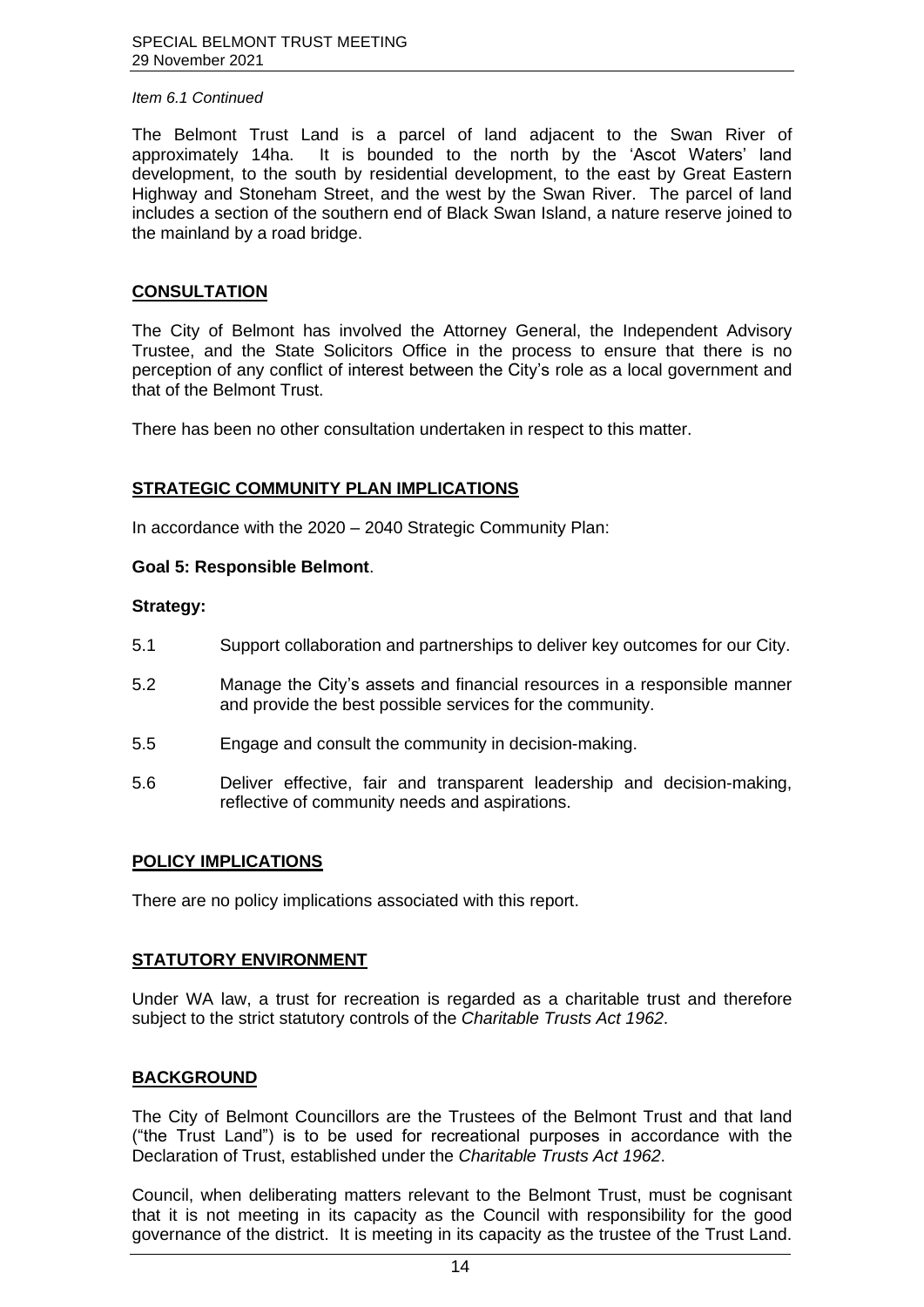On this basis, Councillors are not attending these meetings to make decisions for the benefit of the City of Belmont, but instead for the beneficiaries of the Trust Land. That is why Belmont Trust meetings are separate to those of Ordinary Council meetings.

The Trust includes an Independent Advisory Trustee, who was engaged on this particular matter prior to the Request for Quote process to engage a consultant. This is an impartial person, suitably qualified, and appointed to provide guidance to the Belmont Trust on matters deemed necessary by either the Trust or Attorney General.

For the Belmont Trust to better understand community stakeholder perspectives in relation to any development of the Trust land, City officers requested quotes for a consultant to design and implement a comprehensive and effective community engagement plan to articulate the vision and aspirations of the community.

At its Special Meeting of the Belmont Trust on 17 June 2021, the Trustees considered the process undertaken to invite quotations and evaluate the responses received and awarded the contract for consultancy services as follows:

#### *'ROSSI MOVED, WOLFF SECONDED*

*That the Belmont Trust award Quotation Q03/2021 – Belmont Trust Land Community Engagement to AHA! Consulting for the sum of \$72,480.*

#### *CARRIED 7 VOTES TO 0'*

Following engagement of Aha! Consulting, a draft Belmont Trust Land Engagement and Communication Plan has been developed.

Due to the Electoral Caretaker Period, there has been a delay in progressing the community consultation with the draft plan being introduced to the Trustees at a Workshop held on 4 November 2021 for discussion and feedback.

#### **OFFICER COMMENT**

The proposed approach for the engagement and communication is extensive and varies from previous community consultation used by the City due to the nature of the site and the complexities of the Trust Land. The aim is to gain an understanding from the whole community of its aspirations for the 'recreational use' of the Belmont Trust Land in a financially affordable and sustainable manner.

The quote received by Aha! Consulting was approved by the Trustees at the 17 June 2021 Special Belmont Trust Meeting. Additional elements were identified through discussion and at the Workshop held with Trustees to ensure that full effective engagement is carried out and the elements have been included in the Belmont Trust Land Engagement and Communication Plan. These include additional workshops with the City's Advisory Groups and residents, additional pop-up activities, data entry by the consultant, an additional ceremony and cultural tour, and additional payment for panel members. The additional elements are considered important to ensure the engagement is broad as requested by the Trustees.

To support the proposed community engagement activity, a website dedicated to the Belmont Trust has been developed independent to the City of Belmont website. The visual identity has been created with the aim to enable the community to distinguish between the different roles and responsibilities of the Councillors as Trustees, and City of Belmont Elected Members.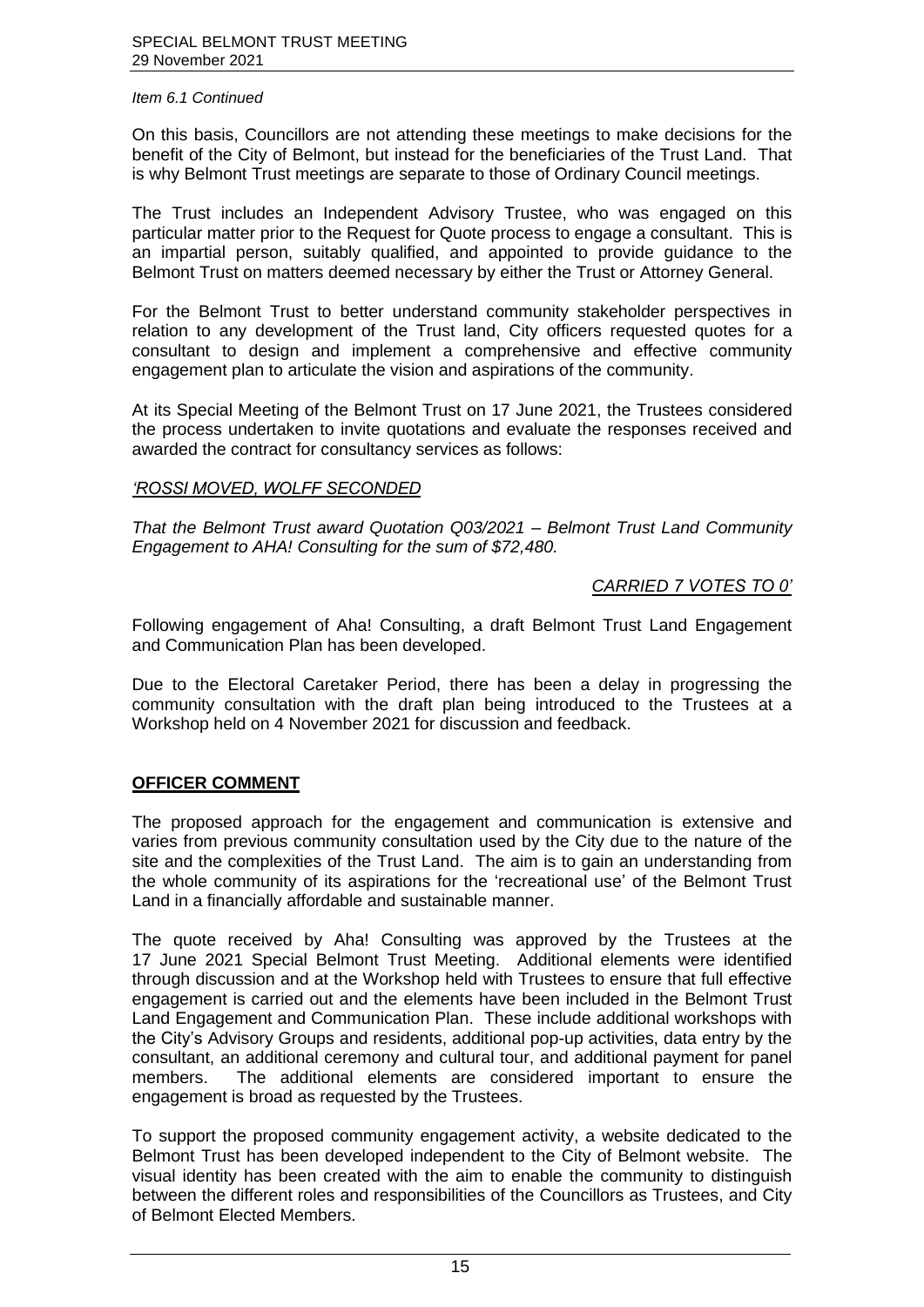The website will display all publicly available information pertaining to the Belmont Trust Land and the content of the website will evolve throughout the consultation period and will be maintained for historical reference into the future. Information and examples of the proposed Belmont Trust visual identity and website and are included in [Attachment 2.](https://www.belmont.wa.gov.au/docs/ecm/Belmont%20Trust%2029%20November%202021%20Attachment%202) The visual identity refers to the information, including graphics and images, to identify the Trust as visually separate from another entity.

The formal launch of the community consultation including the 'go live' of the Belmont Trust website and announcements will occur on 17 January 2022, with the broad engagement taking place between February and May 2022. This will allow for the Christmas and Holiday period before the commencement of the main consultation elements. Prior to the formal launch, some initial discussions will take place with the Aboriginal Advisory Group and the Ascot Kilns and Parry Field Action Group.

# **FINANCIAL IMPLICATIONS**

The Belmont Trust component of the City of Belmont Budget contains \$100,000 expenditure for the community engagement allowing sufficient funding for the approved quote of \$72,480 plus \$21,820 (totaling \$94,300) to undertake the additional engagement elements identified in the Belmont Trust Land Engagement and Communication Plan. [Attachment 2](https://www.belmont.wa.gov.au/docs/ecm/Belmont%20Trust%2029%20November%202021%20Attachment%202) provides detail on the additional costs.

# **ENVIRONMENTAL IMPLICATIONS**

There are no environmental implications associated with this report.

#### **SOCIAL IMPLICATIONS**

There are no social implications associated with this report.

#### **OFFICER RECOMMENDATION**

#### *SEKULLA MOVED, ROSSI SECONDED*

*That the Belmont Trust approve:*

- *1. The Scope and Engagement Goals of the Belmont Trust Land Engagement and Communication Plan [\(Attachment 1\)](https://www.belmont.wa.gov.au/docs/ecm/Belmont%20Trust%2029%20November%202021%20Attachment%201) as proposed by Aha! Consulting;*
- *2. The \$21,820 extra funding required for additional engagement elements of the Belmont Trust Land Engagement and Communication Plan [\(Attachment 2\)](https://www.belmont.wa.gov.au/docs/ecm/Belmont%20Trust%2029%20November%202021%20Attachment%202);*
- *3. The Belmont Trust website and visual identity [\(Attachment 3\)](https://www.belmont.wa.gov.au/docs/ecm/Belmont%20Trust%2029%20November%202021%20Attachment%203) for use throughout the engagement process;*
- *4. For the Chief Executive Officer to adjust engagement components within the Belmont Trust Land Engagement and Communication Plan if required ensuring alignment with the scope and approved Belmont Trust budget allocation within the City of Belmont Budget; and*